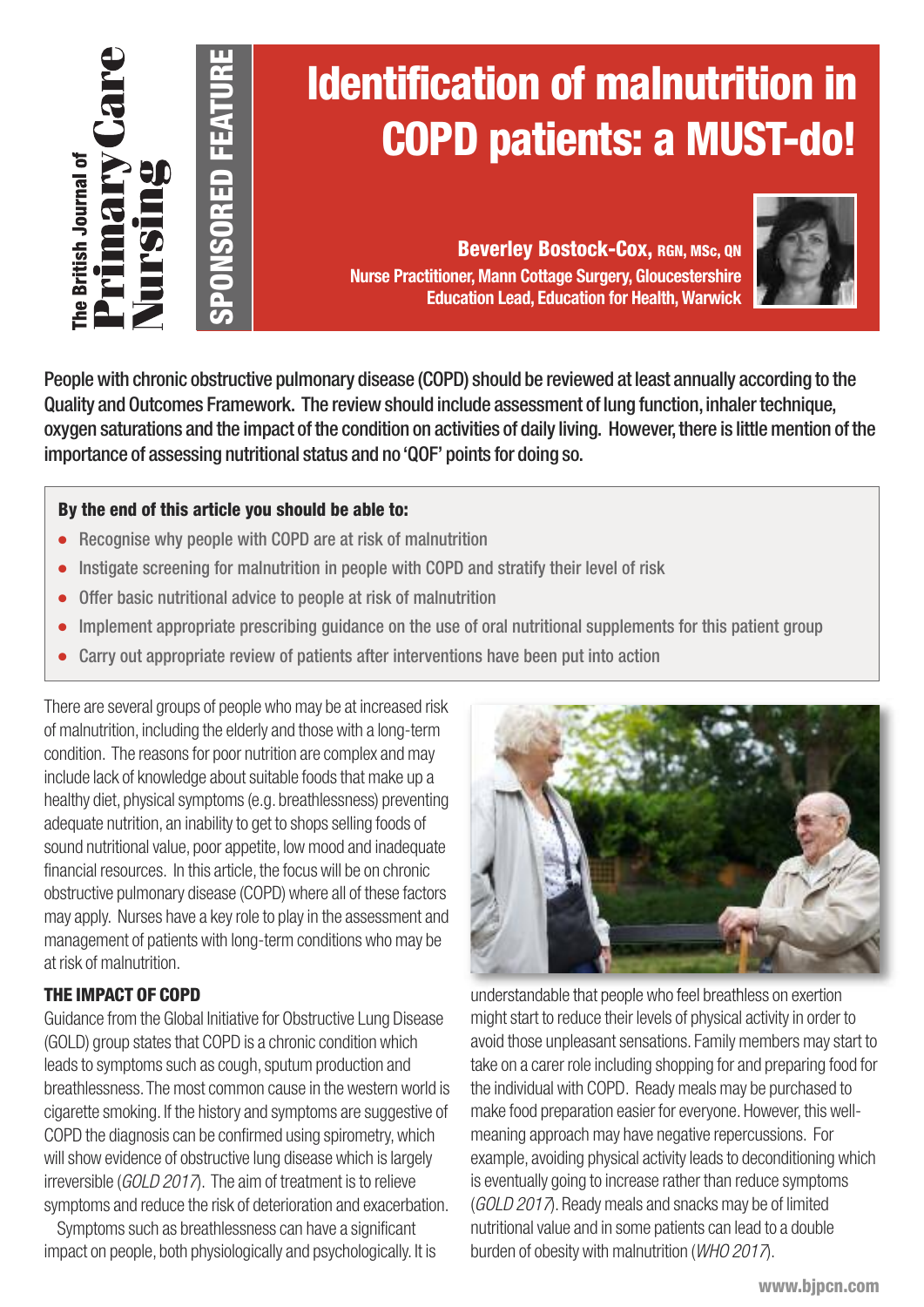For many people with COPD, however, the sheer effort of breathing makes food intake difficult as breathlessness means that frequent pauses are required during meals, food becomes cold and unpalatable and the pleasure that most of us associate with mealtimes dwindles. Social occasions may become a source of embarrassment and so may be avoided, leading to increased isolation and a feeling of missing out. It is no wonder that people with COPD are at increased risk of depression (*Yohannes and Alexopoulos 2014*) and of course depression can have its own impact on appetite and nutrition. COPD may also be more prevalent in areas of deprivation (*BLF 2017*) where more people smoke and choices may be made between continuing to smoke and eating nutritious food which may be (or perceived to be) more expensive. For all of these reasons, weight loss may result, and weight loss is a poor prognostic indicator which increases mortality risk (*Celli et al 2004*).

## **SCREENING FOR MALNUTRITION**

The Malnutrition Universal Screening Tool (MUST) can be used to identify those with, or at risk of malnutrition. The tool, which was developed by the British Association for Parenteral and Enteral Nutrition (BAPEN), can be found at

[www.bapen.org.uk/pdfs/must/must-full.pdf.](www.bapen.org.uk/pdfs/must/must-full.pdf) It is suitable for use in primary or secondary care and includes a management plan which can be implemented where appropriate.

### **MANAGING HIGH-RISK INDIVIDUALS**

Frank's high-risk status means that he needs intervention. According to MUST, this intervention should include dietitian referral (or other appropriate intervention based on local guidance) with goal-setting to improve and increase Frank's overall nutritional intake. Ongoing monitoring and care planning with review should also be carried out, and as Frank is being cared for in the community, this should be at least monthly.

Frank had a review of his current COPD treatment and a chest x-ray to exclude the possibility of lung cancer in view of his weight loss. Blood tests also excluded any thyroid disease or other cause for his worsening symptoms but he was noted to have iron deficiency anaemia, thought to be due to his poor nutritional status. If Frank had been identified as being at risk of imminent death then aggressive management of his malnutrition might have been considered inappropriate. However, in Frank's case his tests revealed nothing sinister and it was thought that the main reason for his malnutrition was his inability to eat because of his COPD symptoms along with some psychosocial issues which made it harder for him to improve his nutritional status – specifically not being able to shop for himself and mild depression, identified through the PHQ9 assessment tool.

As a result of the MUST assessment, Frank could be offered referral to a dietitian. However, Frank was not keen on this. He said, "I know what to eat, I just can't get it down me!". The COPD malnutrition pathway recognises that not all patients will need or want a dietitian assessment and that an alternative approach can be taken.

## **THE COPD MALNUTRITION PATHWAY**

Patients such as Frank can be managed very effectively by using the COPD malnutrition pathway. This can be accessed at <www.malnutritionpathway.co.uk/copd/> and offers a more pragmatic approach to supporting these patients. For someone with a MUST score over 2, this guideline recommends that they

## **CASE STUDY: FRANK**

Frank is 80 years old. He has a history of COPD and coronary heart disease (stable angina). He suffers from breathlessness, with a modified MRC score of 3 (equivalent to a standard MRC score of 4) (GOLD 2017). He lives alone, having been widowed 3 years ago. His son shops for him and bases Frank's diet on ready meals which are easy for Frank to prepare. Frank finds that his breathlessness makes it hard for him to eat normal-sized meals and



that chewing food has become more and more uncomfortable as he has to keep stopping. He also finds that his chronic phlegm production makes the food unpalatable. His daughter, who lives 250 miles away, recently came to visit. Having not seen Frank for several months, she is worried about how frail he is starting to look. She brings Frank in for a COPD review at the surgery. Frank's measurements are taken as part of his review. His height is 175 cm and his weight is 55 kg giving him a BMI of 17.9. His daughter is concerned to hear this as the last time he was weighed 6 months ago he was 60 kg. Using the MUST score calculator, Frank scores 2 points for his BMI, 1 for his recent weight loss of 5-10% and 0 for the presence of acute illness. Frank's total score is 3, meaning that he is nutritionally high risk.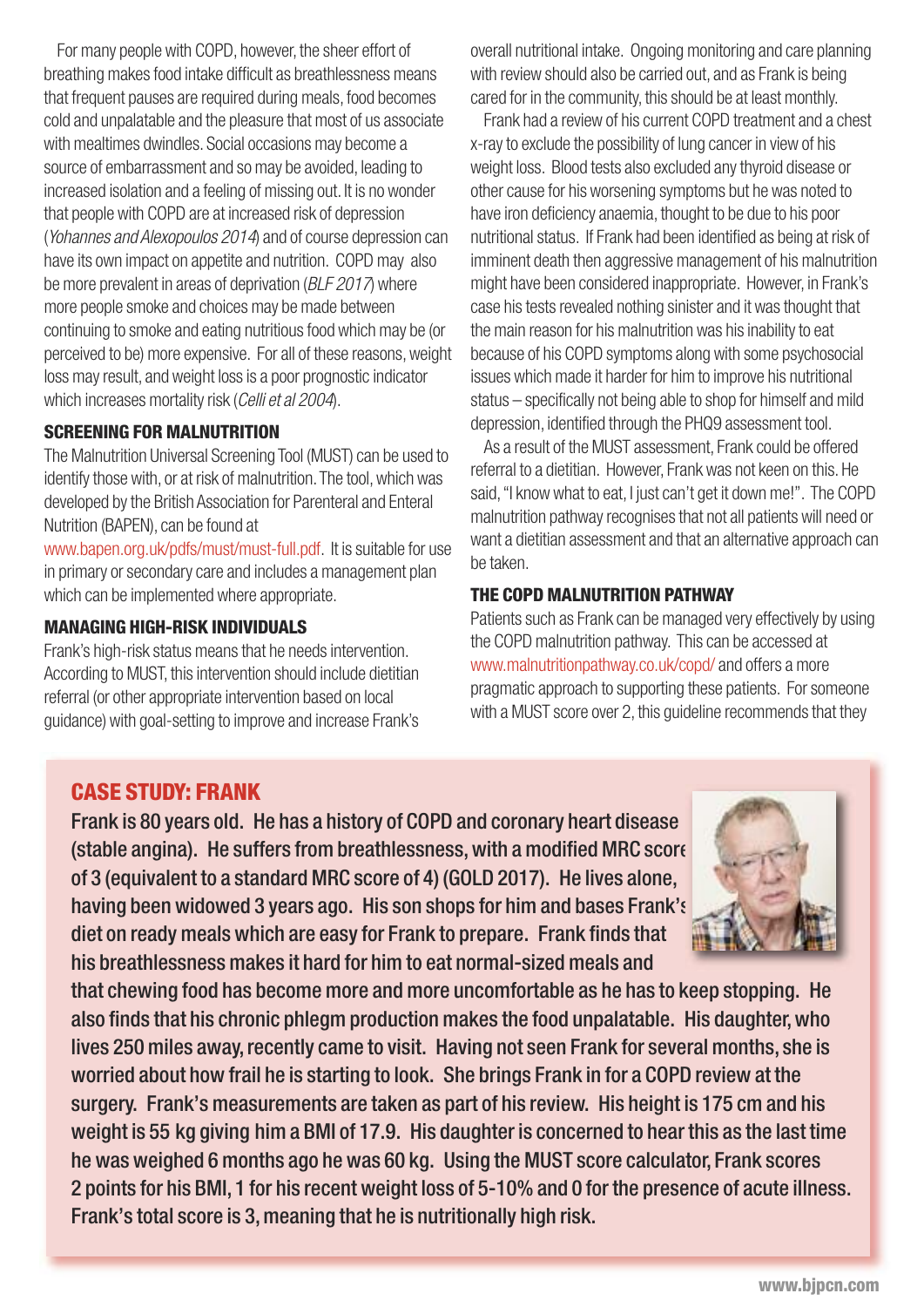are given dietary advice (rather than dietitian referral) to maximise nutritional intake.This advice will include:

- Recommending small frequent high-energy and protein meals, snacks and drinks
- Increasing the consumption of foods such as cheese, cream and full-fat milk by adding them to meals to increase energy and protein contentwithout increasing the volume of food consumed
- $\bullet$  Opting for moist foods which are consumed more easily  $-$  jelly, ice cream, soups

Basic dietary advice is available in a range of leaflets which correspond to the level of the patient's nutritional risk. Frank's high-risk (red) status would mean that he should have a red leaflet;medium-risk patients get a yellow leaflet and low-risk patients would be given a green leaflet.

These leaflets can be accessed here:

[http://malnutritionpathway.co.uk/files/uploads/Red\\_leaflet\\_final.pdf](http://malnutritionpathway.co.uk/files/uploads/Red_leaflet_final.pdf) [http://malnutritionpathway.co.uk/files/uploads/Yellow\\_leaflet\\_final.pdf](http://malnutritionpathway.co.uk/files/uploads/Yellow_leaflet_final.pdf) [http://malnutritionpathway.co.uk/files/uploads/Green\\_leaflet\\_final.pdf](http://malnutritionpathway.co.uk/files/uploads/Green_leaflet_final.pdf )

Further advice would include:

- Prescribing oral nutritional supplements (ONS) and monitoring their impact
- Referring to a dietitian if there is no improvement or specialist support is required

Consideration should also be given to other issues which might affect nutrition, such as mood, appetite, dental problems and accessto shops and cooking facilities.

## **PRESCRIBING ORAL NUTRITIONAL SUPPLEMENTS**

There is good evidence that ONS prescribed for COPD patients with malnutrition significantly improve exercise tolerance, dyspnoea, general well-being and quality of life (*Collins et al 2011, Ferreira et al 2012*). The COPDmalnutrition pathway recommends that patients with a BMI of  $<$  20 kg/m<sup>2</sup> or those at high risk should be prescribed ONS. Frank fits both of these

criteria so it was decided that along with general advice on nutrition ONS should be prescribed to be taken up to three times a day. A starter pack was prescribed initially for Frank to try and he was subsequently prescribed a regular supply of his preferred ONS for 12 weeks. Frank's breathlessness was a key feature of his inability to eat enough to maintain his weight and it was decided that a low volume, high energy/high protein ONS, as advised on the COPD malnutrition pathway,would be appropriate for Frank on this basis. In people like Frank, the increase in resting energy expenditure resulting from breathlessness often results in a calorie deficit along with an increase in protein requirements. Thus a high calorie, high protein supplement helps to address these issues, while a low volume option makes it easier to tolerate than higher volumes (200 ml), increasing adherence rates(*Hubbard et al 2012*).

Furthermore, consideration needs to be given to providing ready prepared supplements rather than powdered shakes which need to be mixed with fresh milk. Powdered shakes may not be suitable for some patients that cannot shop for themselves, as they may not be able to obtain enough fresh milk. Also whisking up the shake will require more energy expenditure and potential for breathlessness. In addition, Frank simplymay not be motivated enough to prepare his own shakes. He was given an information leaflet on ONS to go through with his son and daughter. This leaflet

[\(http://malnutritionpathway.co.uk/files/uploads/Nutrition\\_Drinks](http://malnutritionpathway.co.uk/files/uploads/Nutrition_Drinks_2014.pdf) 2014.pdf) gave him lots of information on how to use, prepare and store his ONS products.

## **ONGOING HOLISTIC CARE**

Frank was reviewed every month to reassess his nutritional status, including his BMI and his iron deficiency anaemia. He also had input from the wider multidisciplinary team and attended a pulmonary rehabilitation programme to optimise his general well-being. Social prescribing in the area allowed himto have visits from a befriender who took him out to the shops and he also joined a lunch club. His COPD status (GOLD category B) and medication were reviewed and he was now being treated with a dual bronchodilator to improve his symptoms of breathlessness(*GOLD 2017*). At the 12-week review Frank's weight was back to 58 kg (BMI 18.9) and his overall well-being had improved significantly. At this point, in line with the COPD malnutrition pathway, Frank was encouraged to continue with his current dietary intake along with 1 ONS per day. Frank was reminded about using his dietary advice leaflet in order to understand and meet his nutritional needs through his diet and the practice agreed to continue monitoring his progress. He was now downgraded to a 'medium-risk' patient. According to the COPD malnutrition pathway, ONS can be discontinued if patients

are no longer at risk of malnutrition, are clinically stable and are able to eat and drink normally. However, as breathlessness was still a problem for Frank and this made consuming larger quantities uncomfortable, he was given the option to continue with his low-volume ONS on a daily basis to ensure his progress was maintained.

## **CONCLUSION**

**NUTRICIA** 

**Att Visit Andrea** 

**ortisip** 

Compact Protein

compact Protein

Patients with COPD may be at increased risk of malnutrition for a variety of reasons but weight lossis a poor prognostic indicator and is associated with an increased risk of mortality. People with COPD should therefore be assessed for malnutrition using the MUST tool as part of their annual review. The COPD malnutrition pathway should then be implemented with patients being given general nutritional advice along with prescribed ONS for those with high risk levels and/or a BMI ≤ 20 kg/m<sup>2</sup>. Low-volume, high